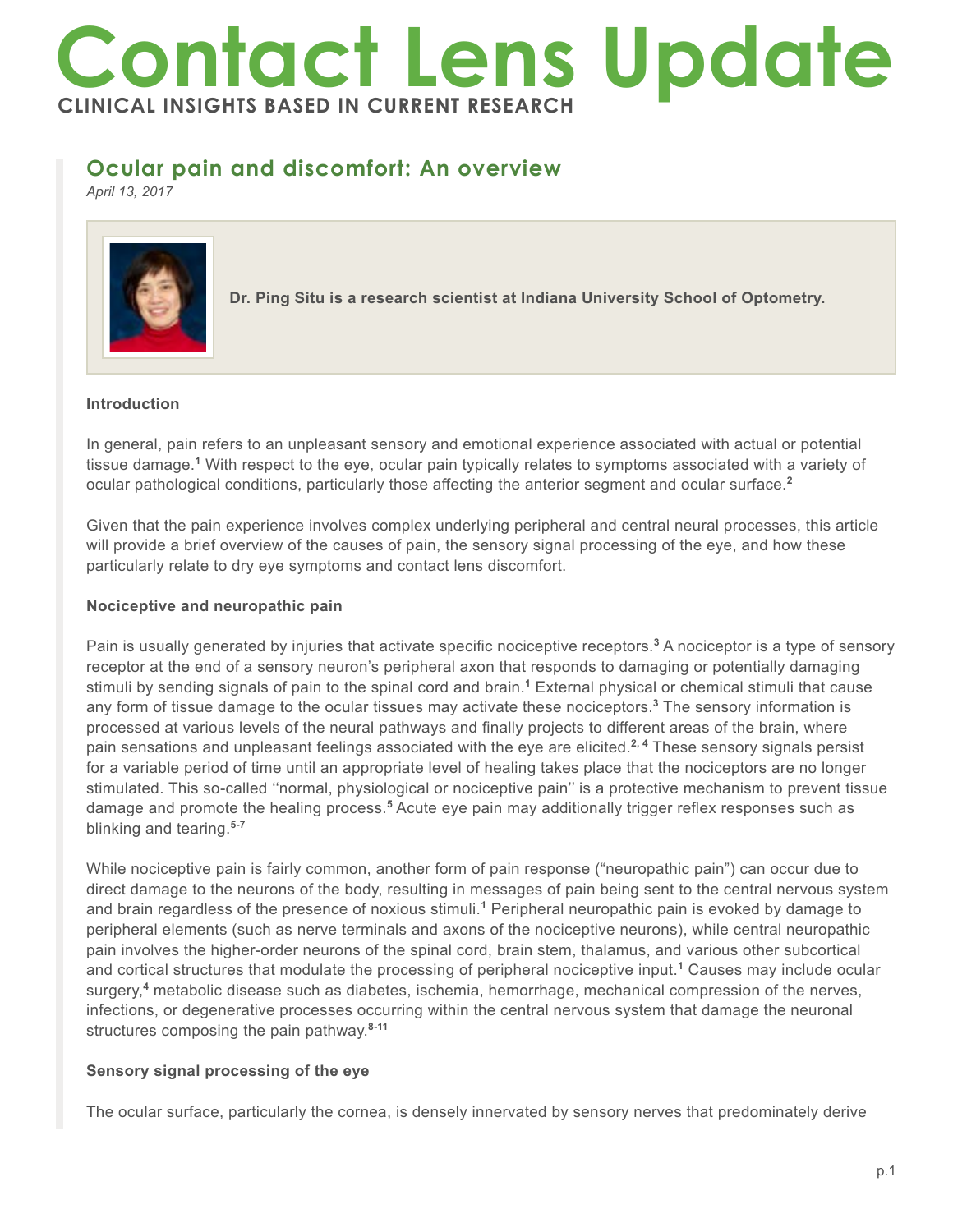from the ophthalmic branch of the trigeminal (5th cranial) nerve.**12-13** The peripheral axons of the sensory neurons terminate at the ocular surface as naked free nerve endings and act as the nociceptors described above.**<sup>14</sup>**

Most of the sensory nerve fibers innervating the cornea and conjunctiva are so-called "polymodal nociceptors", as they are activated by mechanical, thermal and chemical stimuli, while a fraction of them are called "mechanonociceptors" as they respond only to noxious mechanical forces.**<sup>2</sup>**

A further class of sensory nerve fibers on the ocular surface (about 10-15% of the total population) are termed "cold-sensitive receptors", which are activated by the reduction of ocular surface temperature and hyperosmolarity.**2,15**

Sensory information is detected and encoded by these differing types of receptors and transmitted to the higher levels of the processing pathway. The ability of these receptors to detect and convey information is dependent on the presence of a variety of complex and specialized transduction ion channels (protein molecules) embedded in the terminal membranes of nociceptors.**<sup>5</sup>**

The cell bodies of sensory neurons innervating the ocular surface are located in the trigeminal ganglion, from which the central axons of the neurons project and terminate in two regions of the trigeminal brainstem sensory complex (TBSC), the trigeminal subnucleus interpolaris/caudalis transition region (Vi/Vc) and the caudalis/upper cervical cord junction (Vc/C1).**<sup>16</sup>** Emerging evidence has suggested that ocular surface-responsive neurons at the Vi/Vc transition and caudal Vc/C1 region serve different functions in ocular homeostasis and sensation.**17-18**  For example, the caudal Vc/C1 junction region mediates irritation and pain sensations, while the Vi/Vc transition region is more likely involved in other ocular sensations such as dryness, coolness, and itch, as well as homeostatic reflexes (tearing and eye blinking).**17-18** The second-order ocular neurons in the TBSC preferentially project to different areas in the brain to convey information associated with the sensory-discriminative and emotional aspects of pain.**19-20**

#### **Dry eye symptoms and pain**

The activity of corneal sensory fibers can be modified by inflammation caused by osmotic stress and tissue damage, as well as nerve injuries of the ocular surface.**5, 21** For example, noxious stimuli not only activate nociceptors causing pain but also can potentially damage ocular surface tissues, resulting in local inflammation. This can then increase the expression and lower the activation thresholds of transduction ion channels of the nociceptors.**<sup>22</sup>** In addition, sustained nociceptor activity itself could result in the release of sensitizing proinflammatory cytokines (neurogenic inflammation).<sup>2</sup> All these result in increased sensitivity and responsiveness to noxious stimuli of the nociceptors, a process called "peripheral sensitization" and lead to pain/irritation sensation being initiated with lower levels of stimulation.**<sup>22</sup>** During corneal axon regeneration due to injury or disease, the process of incoming signals from the ocular surface could be altered, producing central sensitization and enhanced pain.**<sup>15</sup>**

Recent studies have shown altered sensory responses in dry eye,**23-25** post-LASIK26 and contact lens discomfort,**5, <sup>27</sup>** suggesting that dry eye may be viewed as a disease involved in a dysfunctional corneal and/or ocular surface pain system, including peripheral and central sensitization, and altered descending modulation of the nociceptive pathway.**28-29**

An understanding of the basic processes involved in ocular sensation is critical to development of methods to modify and overcome the pain and discomfort associated with conditions commonly encountered in everyday clinical practice. These include patients who have undergone LASIK, contact lens wearers who report discomfort and those who exhibit symptomatic dry eye.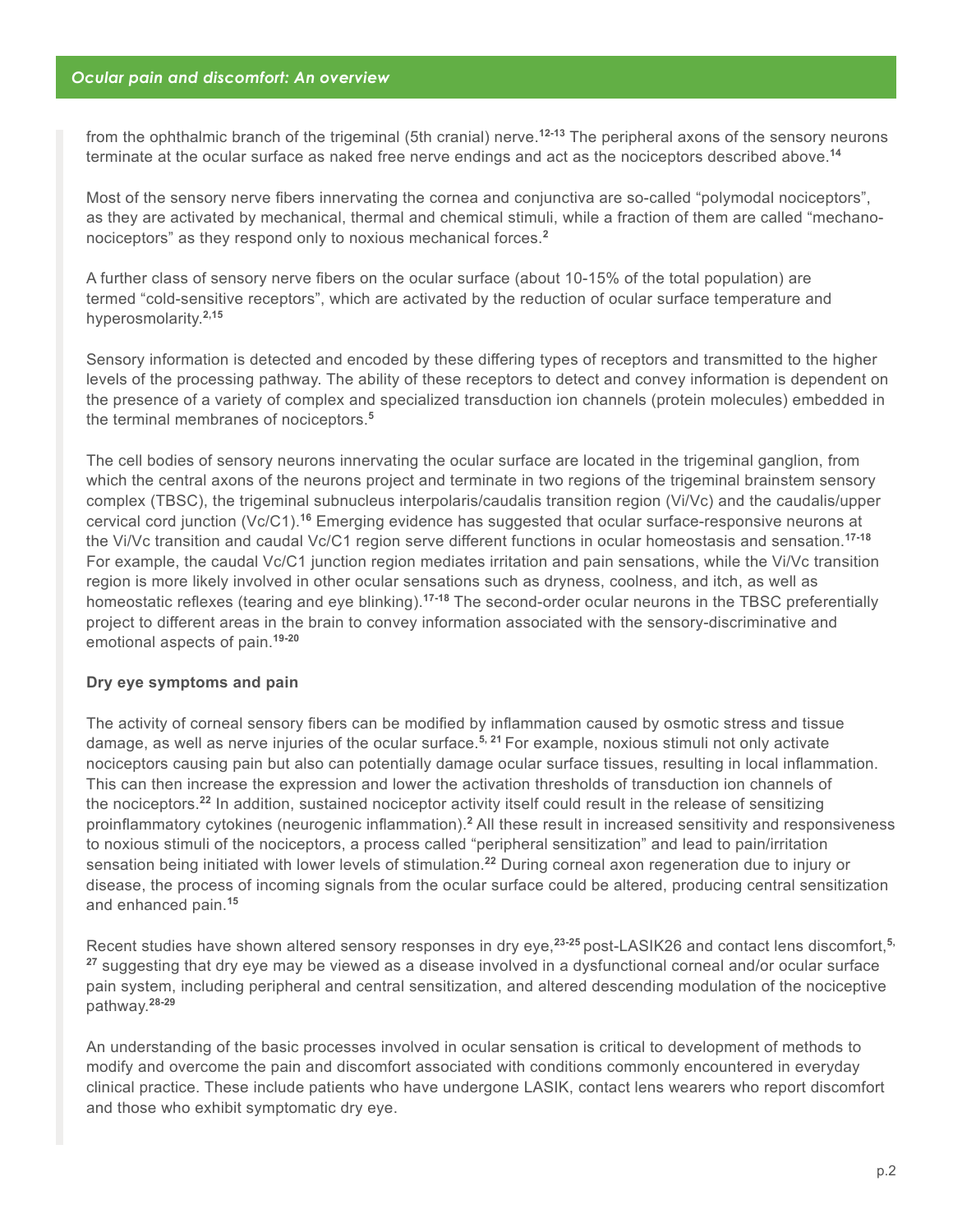#### **REFERENCES:**

- 1. *Part III: Pain terms, a current list with definitions and notes on usage.* In: Classification of Chronic Pain, Second Edition, IASP Task Force on Taxonomy. Ed. H. Merskey and N. Bogduk, IASP Press, Seattle, ©1994): 209-14.
- 2. Belmonte C, Garcia-Hirschfeld J, Gallar J. Neurobiology of ocular pain. *Prog Retin Eye Res* 1997;16: 117–56.
- 3. Perl E. Ideas about pain, a historical view. *Nat Rev Neurosci* 2007;8(1): 71-80.
- 4. Belmonte C, Tervo TT. *Pain in and around the eye.* In: Wall and Melzack's Textbook of Pain, 6th ed. (Ed. McMahon SB, Koltzenburg M, Tracey I, Turks DC. Philadelphia: Elsevier Saunders, 2013: 843–60.
- 5. Stapleton F, Marfurt C, Golebiowski B, et al. The TFOS international workshop on contact lens discomfort: report of the subcommittee on neurobiology. Invest Ophthalmol Vis Sci 2013;54: TFOS71–97
- 6. Situ P, Simpson T. Interaction of corneal nociceptive stimulation and lacrimal secretion. Invest Ophthalmol Vis Sci 2010;51(11): 5640- 5.
- 7. Wu Z, Begley CG, Situ P, et al. The effects of increasing ocular surface stimulation on blinking and sensation. Invest Ophthalmol Vis Sci 2014;55(3): 1555-63.
- 8. Ziegler D, Mayer P, Wiefels K, et al. Assessment of small and large fiber function in long-term type 1 (insulin-dependent) diabetic patients with and without painful neuropathy. Pain 1988;34: 1–10.
- 9. Craig AD. The functional anatomy of lamina I and its role in post-stroke central pain. In: Nervous system plasticity and chronic pain, Progress in brain research. Ed. Sandkühler J, Bromm B, Gebhart GF. Amsterdam: Elsevier, 2000: 137–51.
- 10. Campbell JN, Raja SN, Meyer RA. Painful sequelae of nerve injury. In: Proceedings of the Vth World Congress on Pain. Eds. Dubner R, Gebhart GF, Bond MR. Amsterdam: Elsevier, 1988a: 135–43.
- 11. Devor M. Response of nerves to injury in relation to neuropathic pain. In: Wall and Melzack's Textbook of Pain, 6th. Ed. McMahon SB, Koltzenburg M, Tracey I, Turks DC. Philadelphia: Elsevier Saunders; 2013: 905–27.
- 12. Marfurt CF, Kingsley RE, Echtenkamp SE. Sensory and sympathetic innervation of the mammalian cornea: a retrograde tracing study. Invest Ophthalmol Vis Sci. 1989;30: 461–72.
- 13. He J, Bazan NG, Bazan HE. Mapping the entire human corneal nerve architecture. Exp Eye Res 2010;91: 513–23
- 14. Muller LJ, Marfurt CF, Kruse F, et al. Corneal nerves: structure, contents and function. Exp Eye Res 2003;76: 521–42
- 15. Belmonte C, Aracil A, Acosta MC, et al. Nerves and sensations from the eye surface. Ocul Surf 2004;2: 248–53.
- 16. Marfurt CF, Echtenkamp SF. Central projections and trigeminal ganglion location of corneal afferent neurons in the monkey, Macaca fascicularis. J Comp Neurol 1988;272: 370–82.
- 17. Hirata H, Okamoto K, Tashiro A, et al. A novel class of neurons at the trigeminal subnucleus interpolaris/caudalis transition region monitors ocular surface fluid status and modulates tear production. J Neurosci 2004;24: 4224–32.
- 18. Bereiter DA, Hirata H, Hu JW. Trigeminal subnucleus caudalis: beyond homologies with the spinal dorsal horn. Pain 2000;88: 221–4.
- 19. Meng ID, Hu JW, Benetti AP, et al. Encoding of corneal input in two distinct regions of the spinal trigeminal nucleus in the rat: cutaneous receptive field properties, responses to thermal and chemical stimulation, modulation by diffuse noxious inhibitory controls, and projections to the parabrachial area. J Neurophysiol 1997;77: 43–56.
- 20. Aicher SA, Hermes SM, Hegarty DM. Corneal afferents differentially target thalamic- and parabrachial-projecting neurons in spinal trigemina nucleus caudalis. Neuroscience. 2013;232: 182–93.
- 21. Hirata H, Rosenblatt MI. Hyperosmolar tears enhance cooling sensitivity of the corneal nerves in rats: possible neural basis for coldinduced dry eye pain. Invest Ophthalmol Vis Sci 2014;55(9): 5821-33.
- 22. Sommer C, Kress M. Recent findings on how proinflammatory cytokines cause pain: peripheral mechanisms in inflammatory and neuropathic hyperalgesia. Neurosci Lett 2004;361: 184–7.
- 23. Situ P, Simpson TL, Fonn D, et al. Conjunctival and corneal pneumatic sensitivity is associated with signs and symptoms of ocular dryness. Invest Ophthalmol Vis Sci 2008;49: 2971–6.
- 24. Bourcier T, Acosta MC, Borderie V, et al. Decreased corneal sensitivity in patients with dry eye. Invest Ophthalmol Vis Sci 2005;46: 2341–5.
- 25. Spierer O, Felix ER, McClellan AL, et al. Corneal mechanical thresholds negatively associate with dry eye and ocular pain symptoms. Invest Ophthalmol Vis Sci 2016;57(2): 617-25.
- 26. Gallar J, Acosta MC, Moilanen JAO, et al. Recovery of corneal sensitivity to mechanical and chemical stimulation after laser in situ keratomileusis. J Refract Surg 2004;20: 229–35.